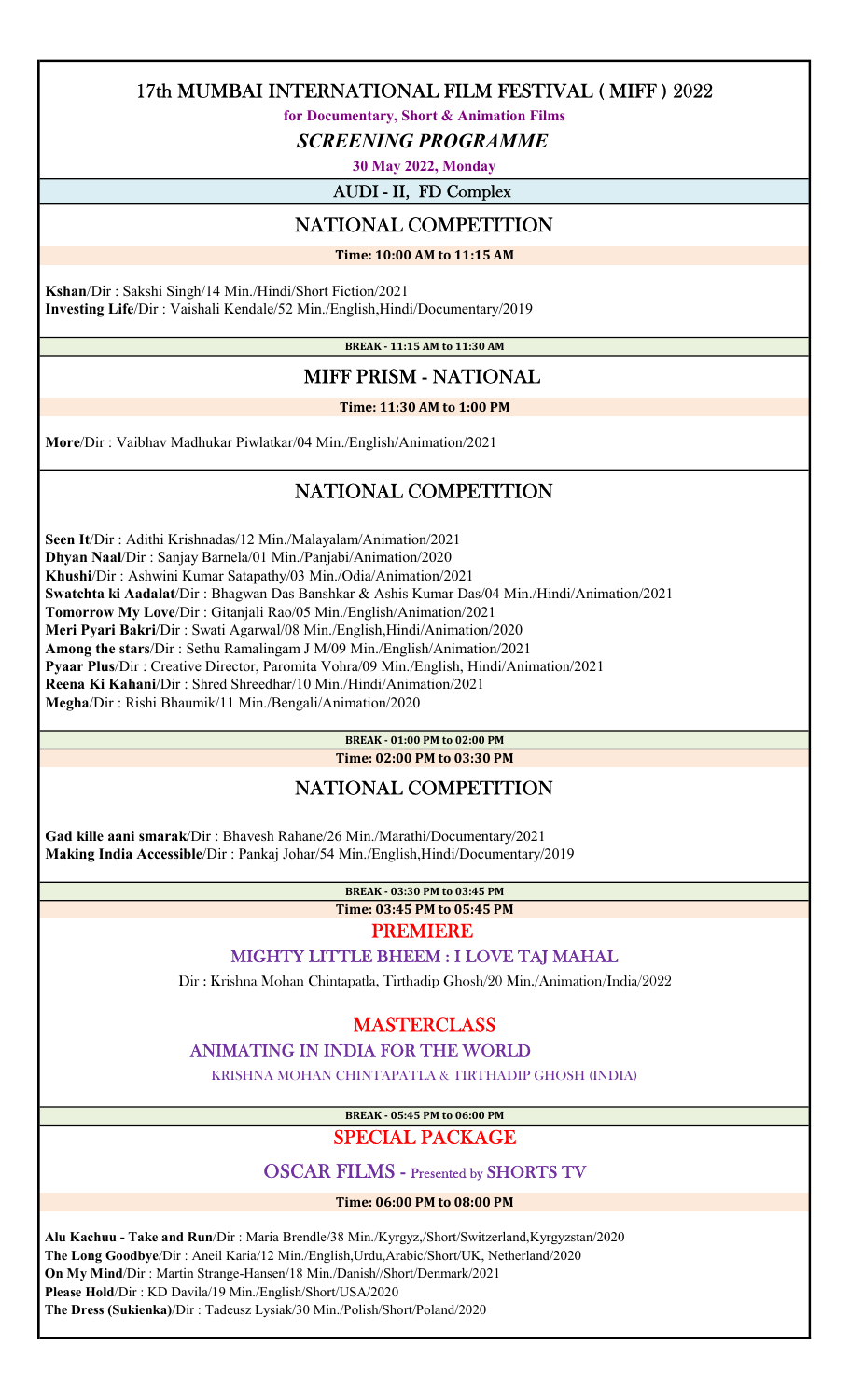for Documentary, Short & Animation Films

SCREENING PROGRAMME

31 May 2022, Tuesday

AUDI - II, FD Complex

## NATIONAL COMPETITION

Time: 10:00 AM to 11:15 AM

 Into The Sea/Dir : Ashish Kumar Nayak/61 Min./Odia/Documentary/2021 Atma Nirbhar Bharat/Dir : Sanjay Vijayvergiya/03 Min./Hindi/Short Film On India@75/2021

BREAK - 11:15 AM to 11:30 AM

# NATIONAL COMPETITION

### Time: 11:30 AM to 1:00 PM

 Crescent/Dir : Fazil Razak/19 Min./Malayalam/Short Fiction/2021 Moon on the man/Dir : Prince Shah/75 Min./Hindi,English/Documentary/2021

BREAK - 01:00 PM to 02:00 PM

## NATIONAL COMPETITION

Time: 02:00 PM to 03:30 PM

 Incognito/Dir : Ravi Muppa/25 Min./Hindi/Short Fiction/2021 Bhookh/Dir : Dr. Vidur Gotawala/03 Min./Hindi/Short Film/2021 I Rise/Dir : Borun Thokchom/52 Min./Other/Documentary/2020

BREAK - 03:30 PM to 03:45 PM

## NATIONAL COMPETITION

Time: 03:45 PM to 05:45 PM

 Slumdog Actor/Dir : Ishani K. Dutta/27 Min./Hindi, Marathi/Documentary/2020 Delhi Riots: A tale of burn & blame/Dir : Kamlesh K Mishra/81 Min./Hindi/Documentary/2020

BREAK - 05:45 PM to 06:00 PM

# SPECIAL PACKAGE

# FILMS FROM ITALY

Time: 06:00 PM to 08:00 PM

Ultimina/Dir : Jacopo Quadri/62 Min./English/Documentary/Italy/2020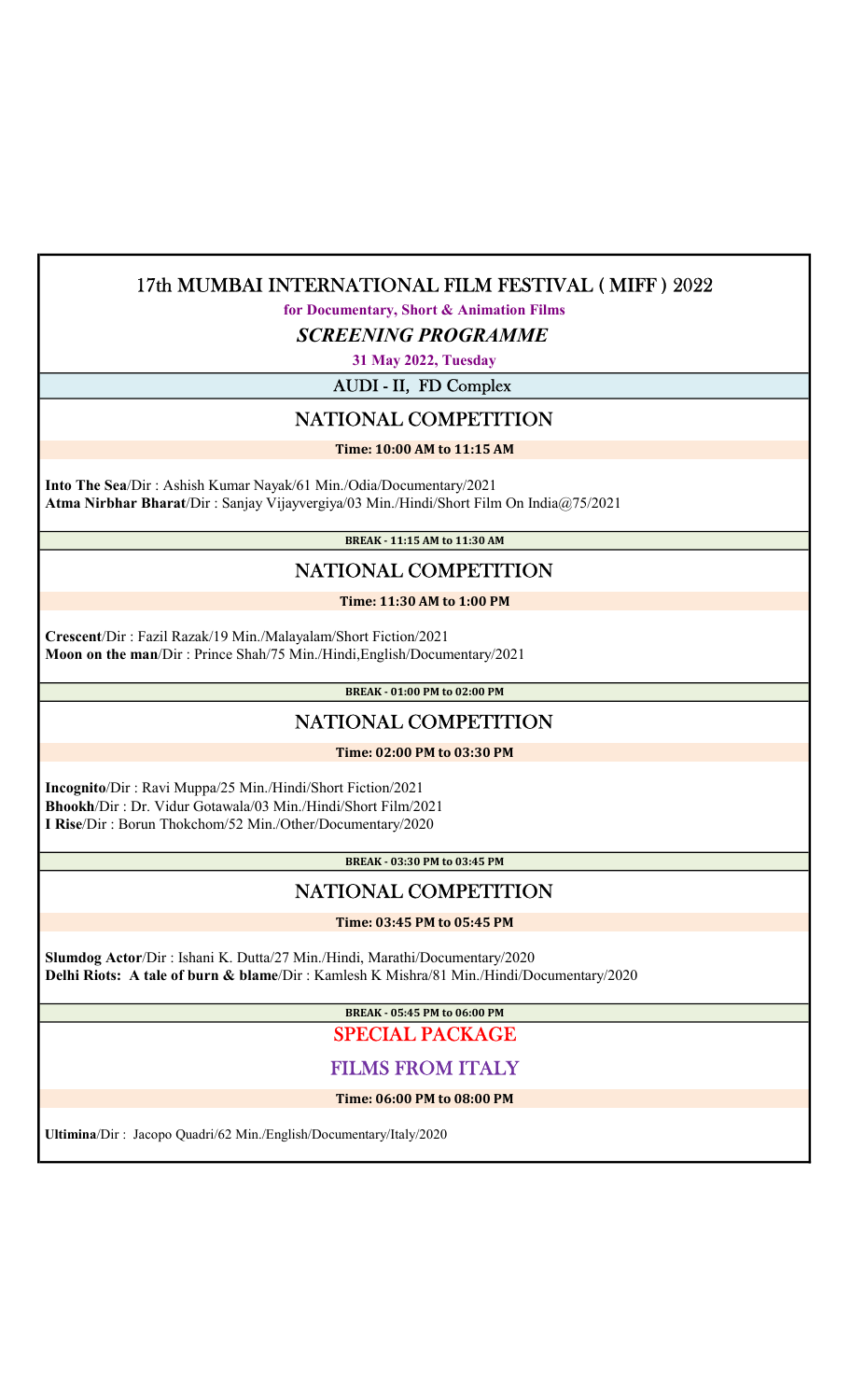for Documentary, Short & Animation Films

SCREENING PROGRAMME

01 June 2022, Wednesday

AUDI - II, FD Complex

## NATIONAL COMPETITION

Time: 10:00 AM to 11:15 AM

 #Rajesh/Dir : Sumesh Mundakkal /10 Min./Malayalam/Short Fiction/2020 Pabung Syam/Dir : Hoabam Paban Kumar/52 Min./Manipuri/Documentary/2020

BREAK - 11:15 AM to 11:30 AM

# NATIONAL COMPETITION

Time: 11:30 AM to 1:00 PM

 Man of Blossoms Padma Shri Dr.T.Vengadapathy/Dir : B.Iyanar/32 Min./Tamil with EST/Documentary/2019 Goshta Abhi-Anuchi/Dir : Alok Rajwade/17 Min./Marathi/Short Fiction/2021 If Memory Serves Me Right/Dir : Rafeeq Ellias/46 Min./English/Documentary/2021

BREAK - 01:00 PM to 02:00 PM

## NATIONAL COMPETITION

Time: 02:00 PM to 03:30 PM

 Radha/Dir : Bimal Poddar/20 Min./Bengali/Animation/2019 Football Changthang/Dir : Stanzin Jigmet/02 Min./None/Short Fiction/2021 School Bell/Dir : B. Suresh Kumar/03 Min./Musical/Short Fiction/2020 Inaam/Dir : Shahnawaz Baqal/09 Min./Kashmiri/Short Fiction/2021 Screaming Butterflies/Dir : Aimee Baruah/43 Min./Assamese/Documentary/2021

BREAK - 03:30 PM to 03:45 PM

# NATIONAL COMPETITION

Time: 03:45 PM to 05:45 PM

 Wheeling the ball/Dir : Mukesh Sharma/42 Min./English,Hindi/Documentary/2020 Chhaya/Dir : Utsav/15 Min./Hindi(Haryanvi)/Short Fiction/2021 Stateless/Dir : Manvendra Singh Shekhawat/28 Min./English,Hindi/Documentary/2021 Organic Dosti/Dir : Sanjay Rawal/32 Min./Hindi/Short Fiction/2021

> BREAK - 05:45 PM to 06:00 PM SPECIAL PACKAGE

# FILMS FROM ITALY

Time: 06:00 PM to 08:00 PM

Notturno/Dir : Gianfranco Rosi/100 Min./English/Documentary/Italy/2020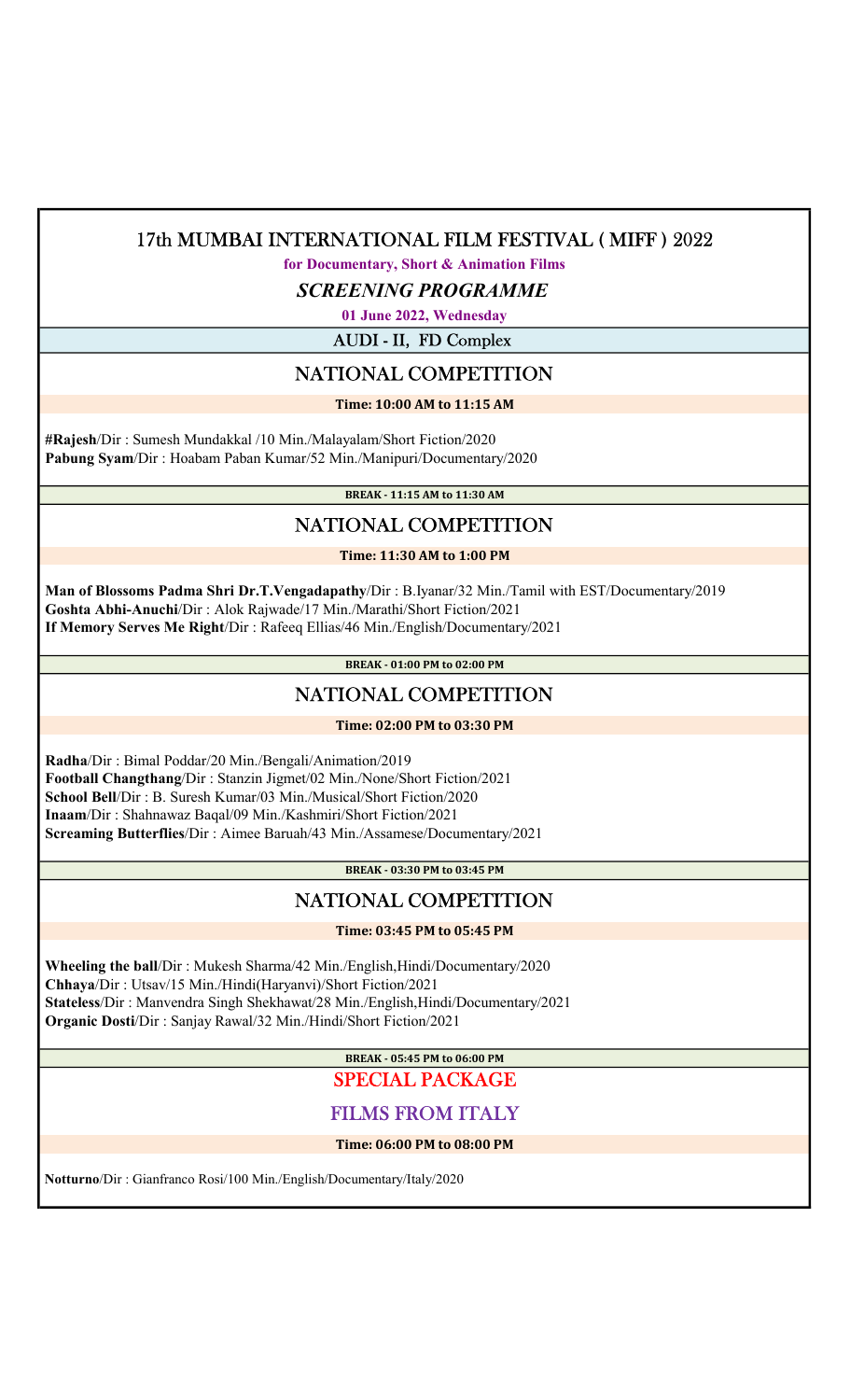### for Documentary, Short & Animation Films

### SCREENING PROGRAMME

02 June 2022, Thursday

AUDI - II, FD Complex

## NATIONAL COMPETITION

### Time: 10:00 AM to 11:15 AM

 Man and the wild/Dir : Shantanu Sen/30 Min./English/Documentary/2021 Longing/Dir : Tanya Yadav/32 Min./Hindi/Short Fiction/2021

BREAK - 11:15 AM to 11:30 AM

# NATIONAL COMPETITION

Time: 11:30 AM to 1:00 PM

 The Blind Date/Dir : Mihir Dhirajlal Upadhyay/17 Min./Hindi/Short Fiction/2021 Men Will be Men/Dir : Kumar Chandra Sekharam/21 Min./Hindi/Short Fiction/2021 Sweet Biriyani/Dir : Jeyachandra Hashmi/24 Min./Tamil/Short Fiction/2021 Bamboo Ballads/Dir : Sajeed Naduthody/30 Min./Malayalam/Documentary/2020

BREAK - 01:00 PM to 02:00 PM

# NATIONAL COMPETITION

### Time: 02:00 PM to 03:30 PM

 Kopfkino/Dir : Veena Leela Bharati/16 Min./English,Malayalam/Short Fiction/2021 90 Years Young/Dir : Athithya Kanagarajan/15 Min./English,Tamil/Documentary/2021 Geru Patra/Dir : Shristipal Singh/21 Min./Hindi/Short Fiction/2021 Taajmahal/Dir : Pravin Ajinaath Khade/11 Min./Marathi/Short Fiction/2021 Return of the Holy Grain/Dir : G.S.Unnikrishnan Nair/24 Min./Malayalam/Documentary/2020

BREAK - 03:30 PM to 03:45 PM

## NATIONAL COMPETITION

Time: 03:45 PM to 05:45 PM

Admitted/Dir : Ojaswwee Sharma/117 Min./English, Hindi/Documentary/2020

# BREAK - 05:45 PM to 06:00 PM

### Time: 06:00 PM to 08:00 PM MIFF PRISM - NATIONAL

 The Yellow Wall/Dir : Ashutosh Chaturvedi/23 Min./Hindi/Short Fiction/2020 Hero/Dir : Chirag Balani/8 Min./Hindi,English/Short Fiction/2021 Warriors of the Losing Battle/Dir : M R Rajan/59 Min./Malayalam/Documentary/2019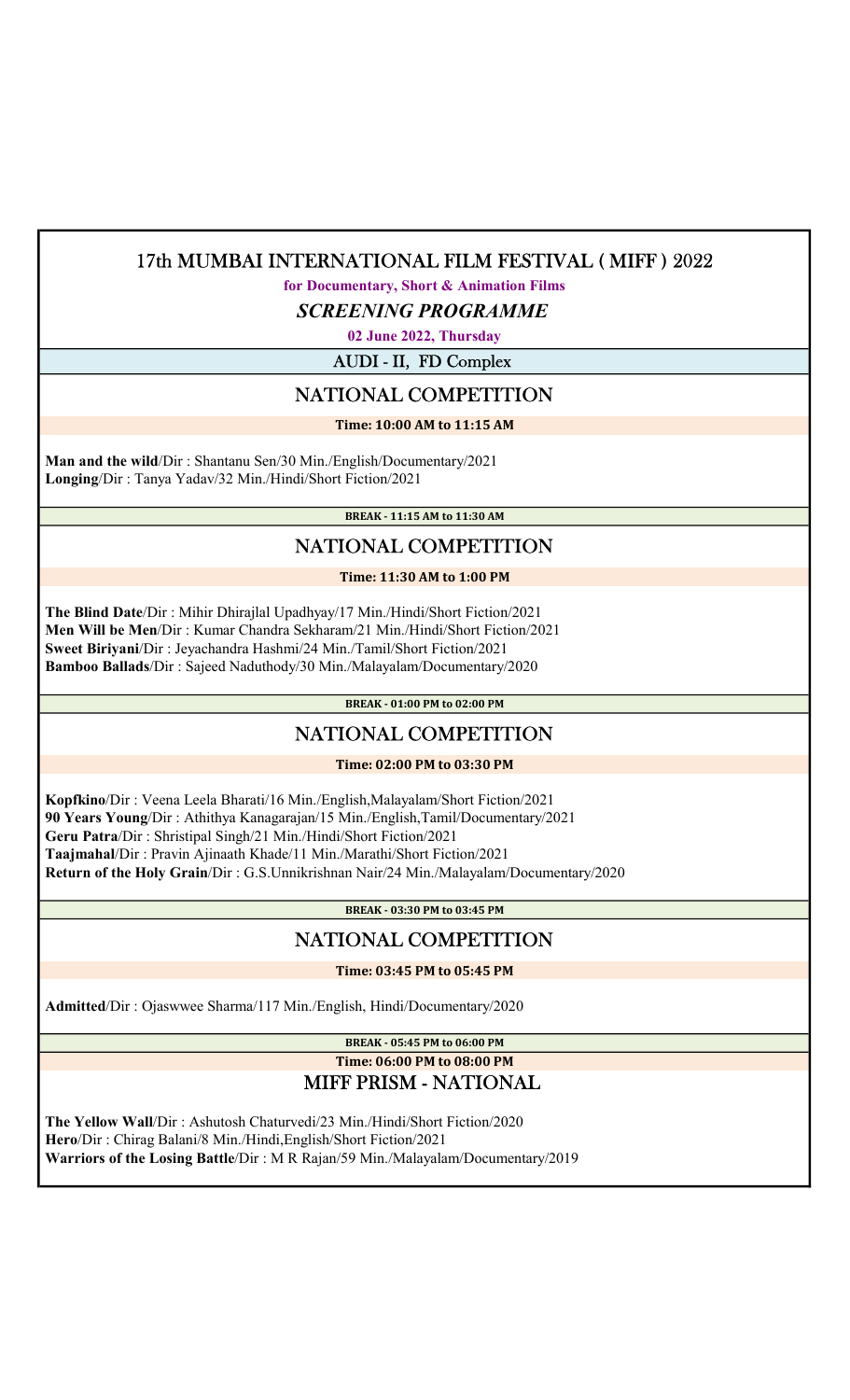### for Documentary, Short & Animation Films

SCREENING PROGRAMME

03 June 2022, Friday

AUDI - II, FD Complex

## NATIONAL COMPETITION

Time: 10:00 AM to 11:15 AM

 New Dawn/Dir : Samaya Murali T/18 Min./Tamil/Short Fiction/2021 Washing Machine/Dir : Anand Singh Chouhan/18 Min./Rajasthani/Short Fiction/2021 Together/Dir : Azad Alam/23 Min./Hindi/Short Fiction/2021

BREAK - 11:15 AM to 11:30 AM

# NATIONAL COMPETITION

Time: 11:30 AM to 1:00 PM

 Arjun/Dir : Shivraj Waichal/14 Min./Marathi/Short Fiction/2020 The Decision (Vikalp)/Dir : Dheeraj Jindal/16 Min./Hindi/Short Fiction/2020 The Cut/Dir : Amar Bharat Deokar/20 Min./Hindi/Short Fiction/2021 Bound By Us/Dir : Chinmoy Sonowal/20 Min./Hindi/Documentary/2019 Choukashi /Dir : Nagesh Mahadev Vasmate/22 Min./Kannada/Short Fiction/2021

BREAK - 01:00 PM to 02:00 PM

# NATIONAL COMPETITION

Time: 02:00 PM to 03:30 PM

 Every Life Matters/Dir : Dadhi R Pandey/15 Min./Hindi/Short Fiction/2021 Chand Saanse (A few breaths)/Dir : Pratima Joshi/20 Min./Hindi/Short Fiction/2021 A Good Job/Dir : Anuj Bhardwaj/21 Min./Hindi/Short Fiction/2021 Appa's Seasons/Dir : Radhika Prasidhha/22 Min./Tamil/Short Fiction/2020

BREAK - 03:30 PM to 03:45 PM

## NATIONAL COMPETITION

Time: 03:45 PM to 05:45 PM

 Gajra/Dir : Vineet Sharma/19 Min./Hindi/Short Fiction/2021 Taangh/Dir : Bani Singh/90 Min./English,Hindi,Panjabi,Urdu/Documentary/2021

> BREAK - 05:45 PM to 06:00 PM SPECIAL SCREENING

### Time: 06:00 PM to 08:30 PM

Thinking of him/Dir : Pablo Cesor/143 Min./Bengali,English/Documentary drama/India,Argentina/2017